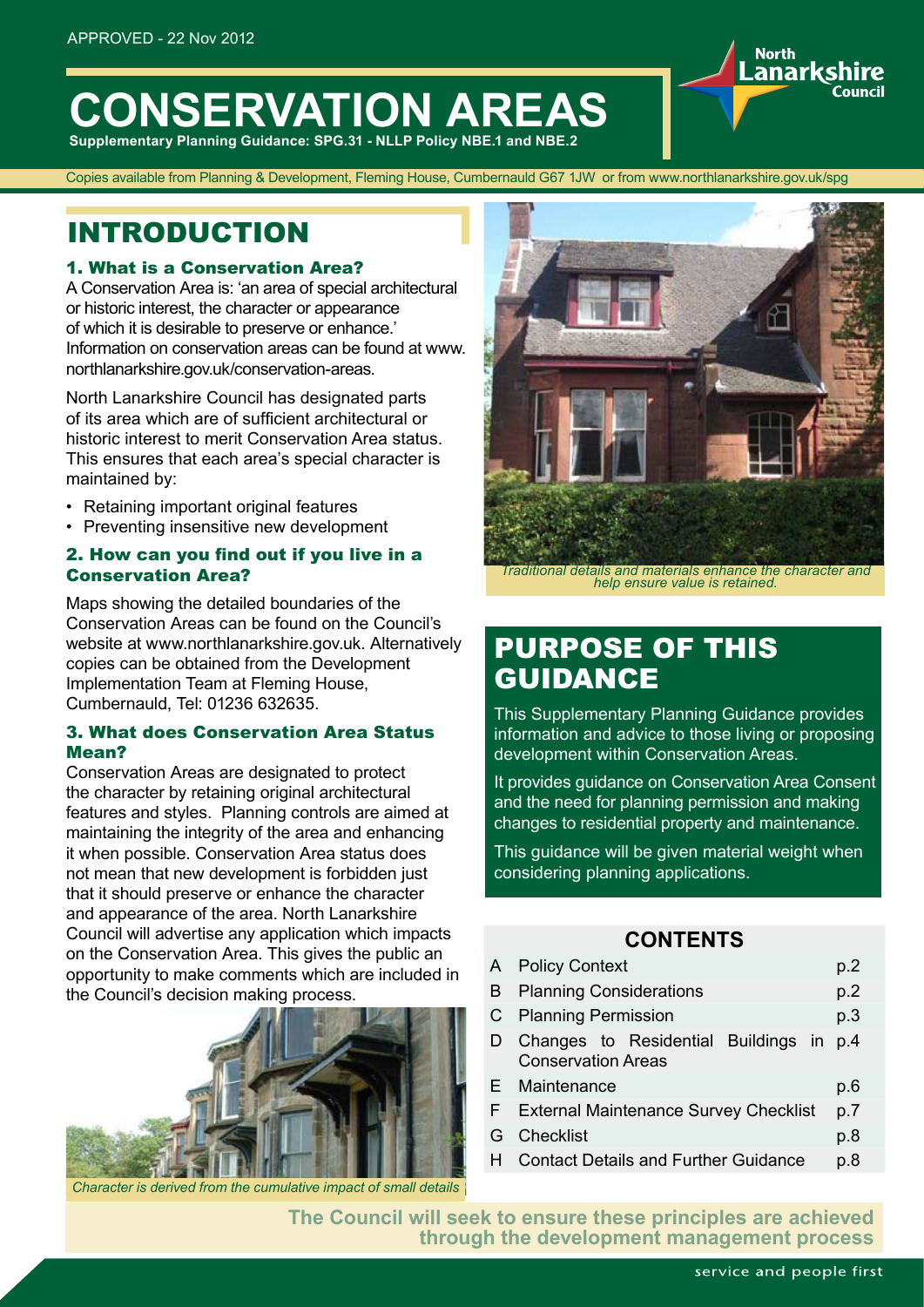# A. POLICY CONTEXT B. PLANNING

### 2. North Lanarkshire Local Plan

#### The following policies are of relevance: **Policy NBE 1 Protecting the Natural & Built Environment** - **B Built Environment**

Development should avoid causing harm to the characteror setting of the sites listed below. Planning permission will only be granted for such sites where the character and appearance of the site and its setting is preserved or enhanced - including any special interest or features of architectural or historic interest. Additional assessment criteria specific to those sites are listed below.

### **3A: Conservation Areas**

- Applications in principle will not normally be considered appropriate
- Development shall be consistent with any relevant Conservation Area appraisal or management plan
- Design, materials, scale and siting of any development shall be appropriate to the character of the CA and its setting
- Trees which...contribute to the character and appearance shall be preserved (or replaced if health reasons justify)
- Where an existing building contributes positively... presumption against demolition shall apply

### **Policy NBE 2 Promoting the Natural & Built Environment - B Built Environment**

The Council will promote the following built environment improvement initiatives by requiring proposals affecting those sites or their settings to contribute to their enhancement.

- Design Statements should include a character appraisal as part of any development or design brief
- development shall be consistent with any relevant Conservation Area appraisal or management plan

Refer to Supplementary Planning Guidance on: 15: Design Tools and 02: Trees and Development



2

### **B.1 Conservation Area Appraisal and Management Plans (CAAMPs)**

A Conservation Area Appraisal defines what is important about the character and appearance of the area. Conservation Area Appraisals and Management Plans (CAAMPS) have been prepared for each Conservation Area in North Lanarkshire. These provide a detailed appraisal of the buildings, features and spaces which characterise the individual Conservation Areas. They also set out a Conservation Management Plan for its preservation and enhancement and provide guidance for development proposals. For further information on your area please consult the following:

- SPG 06 Kilsyth
- SPG 25Hamilton Road, Motherwell
- SPG 26 Dullatur
- SPG 27Cumbernauld Village
- SPG 28 Blairhill and Dunbeth, Coatbridge
- SPG 29 Drumgelloch, Airdrie
- SPG 30 Victoria and Town Centre, Airdrie

For general information please consult:

- SPG 05 Rescuing a Listed Building
- SPG 02 Trees and Development
- SPG 15 Good Design Tool Kit
- SPG 38 Householder Guidance

### **B.2 Conservation Area Consent**

Conservation Area Consent is required if you intend to demolish an unlisted building or any substantial walls or boundaries within a Conservation Area. Demolition proposals will be judged on how they affect the area and the quality of the building. Consent will not normally be granted without detailed proposals for an appropriate replacement building. The relevant form can be found at https://eplanning.scotland.gov.uk/WAM/staticforms. htm?localAuthority=285

The special architectural and visual qualities characterising the area must be taken into account when preparing proposals. Careful attention should be paid to scale, bulk, height, materials, colour, vertical or horizontal emphasis and detailed design. Where no building is proposed, the use and layout of the cleared site for parking access or amenity purposes will require to be approved. Application forms and further advice can be obtained from the Development Management Teams (see back page). Once submitted your application is likely to be advertised in the local press and a twenty one day period allowed for public comment. If in doubt ask a member of the team who will be happy to assist you.

**AISAL AND MANAGEMENT PL** 

thectural or

thich it Village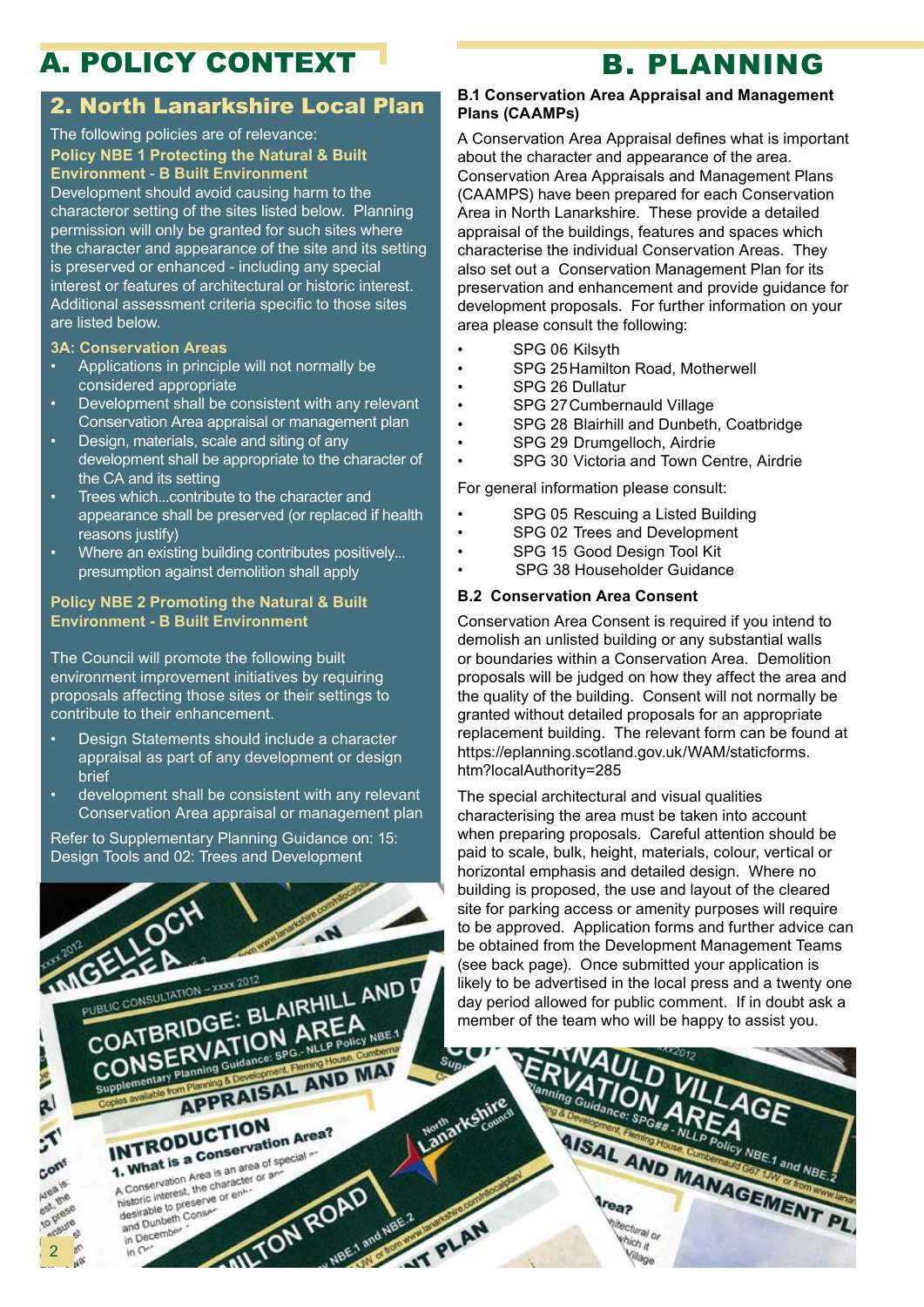# **CONSIDERATIONS**

### **B.3 Conservation Area Regeneration Schemes (CARS)**

Funding is sometimes available from Historic Scotland to provide financial assistance for area based regeneration and conservation area initiatives undertaken by local authorities. NLC has completed a Conservation Area Regeneration Scheme in Kilsyth Town Centre and is currently pursuing a CARS in Cumbernauld Village and Coatbridge.

### **B.4 Trees**

Trees (with a diameter over 90 mm) are protected by law in a Conservation Area. It is illegal to cut down, lop, top, uproot, wilfully damage or destroy a tree without consulting NLC. If you wish to carry out work on trees in a Conservation Area, you must give the planning authority six weeks notice of the work to be carried out. It helps if this notification is accompanied by a qualified Tree Surgeon's report.



Trees have a positive impact on conservation areas



In some instances windows are replaced with UPVC without consent, which would be a breach of regulations and may cause difficulties with a future sale.

# C. PLANNING PERMISSION

C.1 Managing change rather than preventing development is the key to Conservation Areas remaining alive and prosperous. Any development must accord with the area's special architectural and visual qualities. New development which is well designed as part of the established character of an area and contributes positively to its enhancement is actively encouraged.

The Town & Country Planning (General Permitted Development) (Scotland) Amendment Order 2011 requires that the following works require permission within a conservation area:

- Any extension to the house
- Any alterations or change in appearance to the roof (including slating, tiling, roof lights, dormers, solar panels)
- Construction or alteration to any porch outside an external door
- Construction or alteration of external access ramps
- Any improvement, addition or other alteration. to the external appearance of the house (including window replacement, solar panels, flues, satellite dishes, painting & cladding)
- Any building, engineering, installation or other operation within the curtilage of the house (including free standing solar panels, flag pole, oil tank, balcony, wind turbine, raised platform or terrace, swimming pool and sheds, garages and other buildings with a floor area exceeding 4 square metres)
- Hard surfacing within the curtilage of the house
- Decking with a floor area exceeding 4 square metres
- Construction, maintenance, improvement or alteration of any gate, fence, wall or other enclosure within or bounding the curtilage of the house.

### **C.2 Development**

When dealing with development in a Conservation Area the Council will consider how the proposal:

- Affects the historic street pattern, spaces, existing building lines and boundary enclosures.
- Affects distinctive areas, groups of buildings, trees and other features which are an important part of the character of the area
- Relates to the scale, proportions, materials and character of adjacent buildings and other features of the area
- Will secure the retention or re-instatement of traditional detailing and architectural feature. Is well designed and appropriate for the location

More detailed information, advice, application forms and guidance on fees can be obtained from the Development Management Teams, see back page.

### **3. Article 4 Directions**

Additional controls known as Article 4 Directions are in place in most Conservation Areas. These controls restrict householder development as well as other works. However, controls on works to houses in conservation areas are now covered by new GDPO Amendment Order 2011 as summarised in section C.1 (See Householder SPG's for further detail.)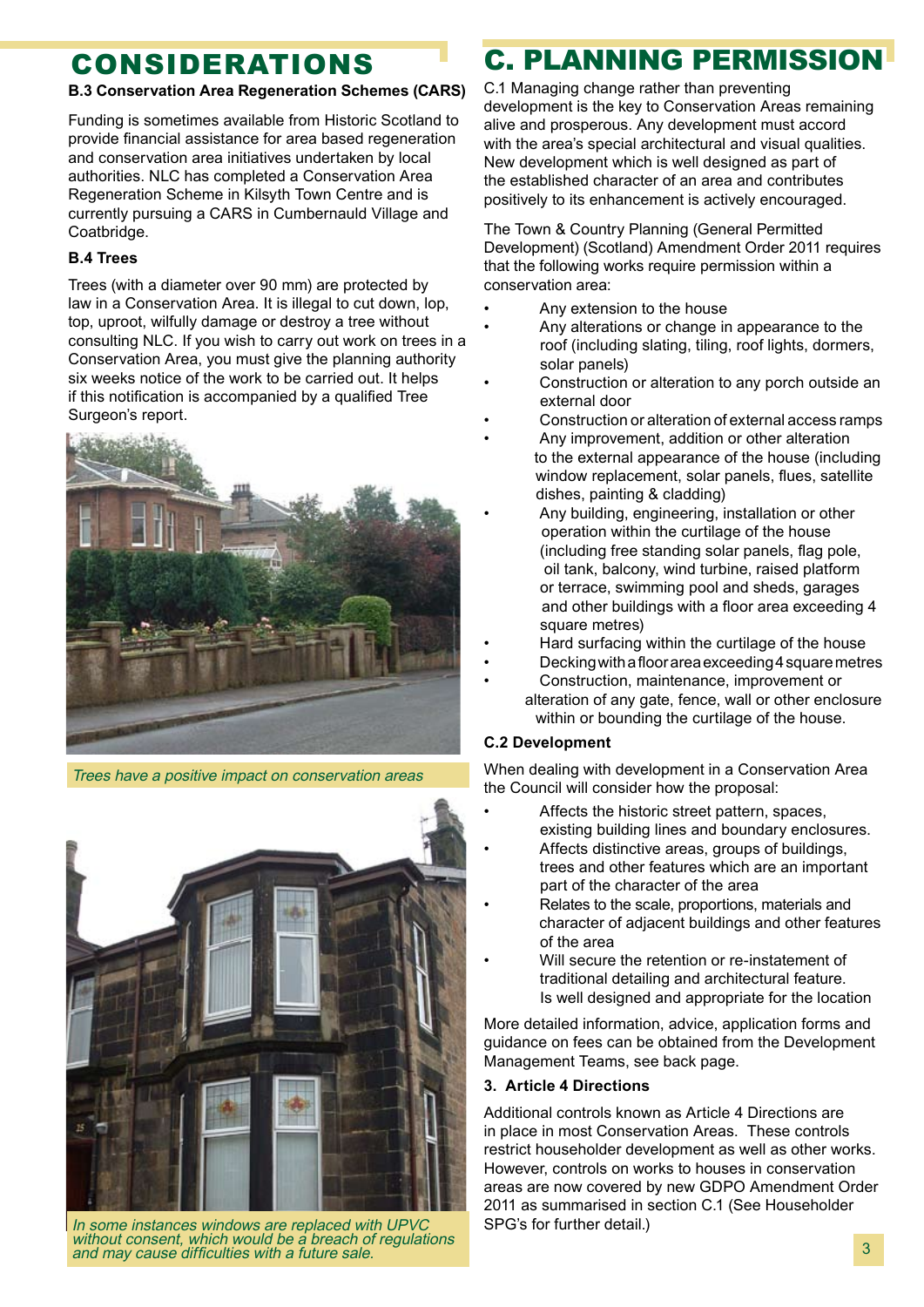### D. CHANGES TO RESIDENTIAL BUILDINGS IN

1. In general it is beneficial to undertake early, preventative repairs so as to avoid major replacement. The following section provides guidance on making changes to key aspects of a building and when consent is required.

### **2. Rainwater Goods**

Like for like replacement or repairs can be carried out without consent providing the works would not alter the external apprerance of the house. Gutters and downpipes are an essential way of removing excess water from the roof and preventing water penetrating the building's fabric. Cast iron requires painting but has a long lifespan, durability and adds continuity to the buildings in a Conservation Area. Regular checks can be an early indication that they are failing.

#### **3. Exterior Walls**

Consent is required for works which would change the appearance of exterior walls. This would include using modern substances (painting or cladding) in place of the traditional / existing. Lack of maintenance and inappropriate repairs to external stone walls have a direct effect on the structure of a building. Cement mortar is less porous and moisture can be held within the stone resulting in failure of the surrounding stonework and further water ingress. This can lead to dampness and serious defects such as rot. Lime mortars allow moisture to evaporate away from the building. Cement mortars can weaken the surrounding stone resulting in spalling detrimental to the buildings appearance. Plants such as shrubs, ivy and small trees should be removed from buildings. Their root systems establish quickly in the stone / brick pushing masonry apart and allowing water to get into the fabric.



Ivy can penetrate and damage stonework.

4. Cleaning of stone or brickwork is normally unacceptable as this can result in damage to the building. Any proposed cleaning methods should be tried first on an inconspicuous area by a trained professional. Painting stone or brickwork also inadvisable as it can cause deterioration and speed up decay. Water repellent solutions should never be applied as moisture can become trapped and result in increased frost damage.



5 Vegetation damaging stonework. 5

### **5. Chimneys**

Any alterations to the roof of the building would require planning consent. Chimneys can be a variety of shapes, sizes and decorative styles. Their prominent location contributes significantly to the overall appearance and character of a Conservation Area. It is essential that a regular inspection programme is undertaken. Today many chimneys are redundant but without regular maintenance they can weaken and water penetration may go untreated. Repairs and maintenance must match the original chimney stacks in colour, texture, porosity and design.



Lead is traditionally used to protect exposed areas such as parapets, gutters, chimney stacks, dormers and flashings. It is hard wearing, malleable, and often used in a decorative manner. Regularly maintained lead flashings can be effective for more than 100 years. However decay can occur and maintenance is essential to avoid water ingress, heavy saturation of stone work and unsightly staining on external walls. Any maintenance which would affect the external appreance would require consent. Modern alternatives such as felt, zinc and bituminous treatments are generally best avoided due to their short lifespan and appearance.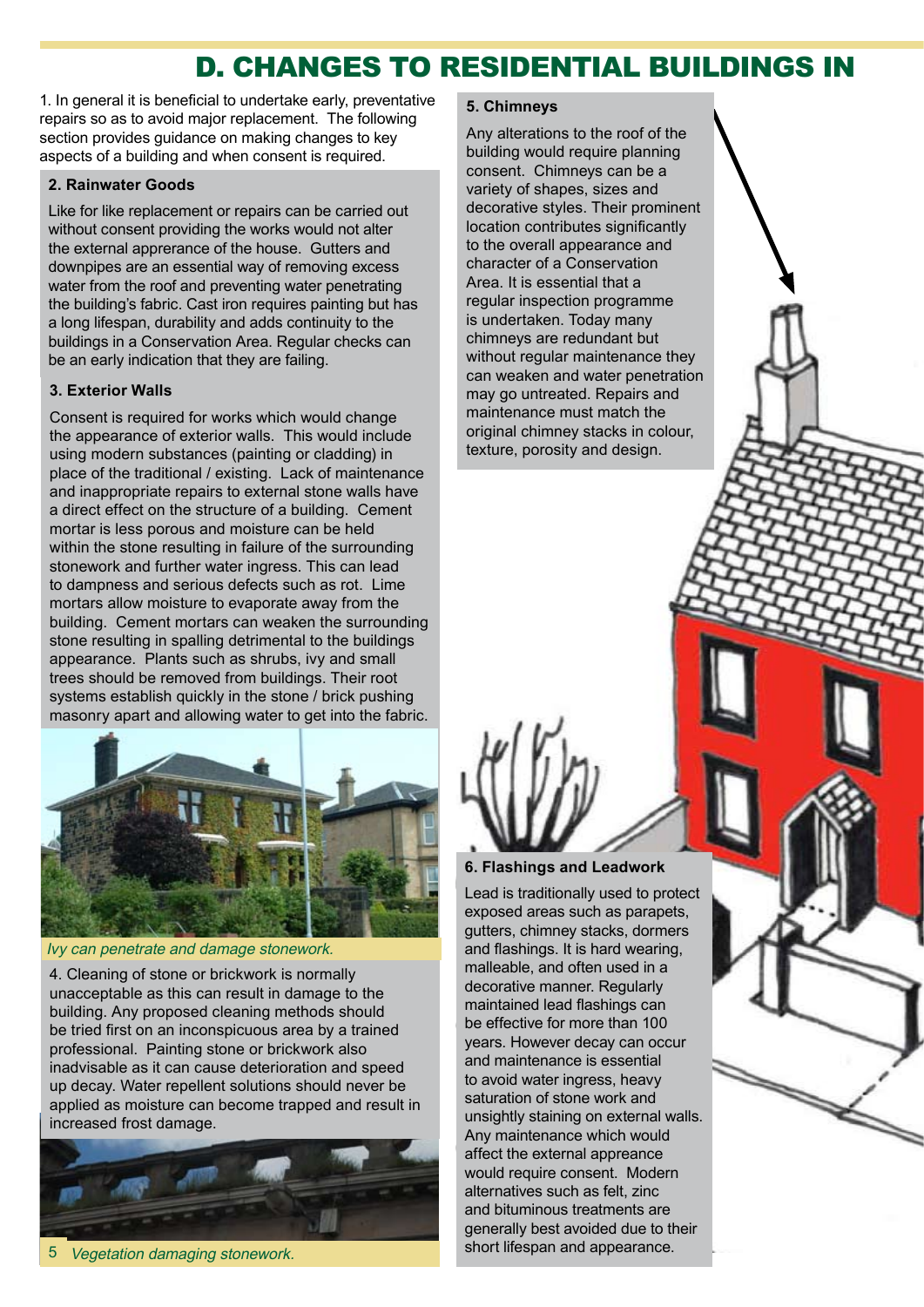### **CONSERVATION AREAS**



### **7. Roofs (Dormer and Velux windows)**

The roof is the most exposed area of the building and all works affecting the roof in a conservation area require consent. The roof's visual contribution to individual buildings and the wider streetscape is vital and key to the protection of the building. Slates have a long life span and should be dressed, sized and re-used where possible. It is often the fixings and supporting timbers which deteriorate before the slates. Ideally roof traffic such as repair and maintenance, chimney sweeping and the installation & repair of TV aerials should be minimised to reduce damage and professional inspections should be carried out every 5 years or so.

Local building traditions and methods should be followed by a skilled slater when undertaking repairs. Original slates / tiles should be salvaged and re-used wherever possible in the more prominent areas. Replacement slates / tiles can be used for less noticeable areas of the roof. Full re-roofing should only be considered when the roofing materials have come to the end of their life or repairs are no longer cost effective.





#### **8. Windows**

Original glazing v replacement UPVC glazing units

Windows are key features providing balance and unity to the building's façade. Replacing such period features with modern designs can be detrimental to the building's appearance. Replacing windows with PVC always requires consent (even if the windows have been previously changed to PVC as this may have been done without permission). However with regular maintenance and repair, traditional windows can easily exceed the lifespan of modern alternatives. Inspecting external paint work, cills, joints and timber regularly can reduce the loss of original material. Sash cords and weights should also be checked to keep the window in full working order and reduce additional stress on the frame. Regular repainting will prevent timber decay and window components sticking. Damaged sections of timber can often be repaired less expensively than replacing the entire window. It is important that any replacements replicate all of the original features. Restoration of stained glass can be achieved by specialists. For the avoidance of doubt, and to protect the character of buildings within the Conservation Area, uPVC double glazed window units are not acceptable on public elevations. Consideration may be given to uPVC units being used on elevations which are not seen by the public.

### **9. Cast Iron Roof Lights**

Replacement double glazed cast metal roof lights are readily available for originals which are in a poor condition and should be fitted flush with the roof.

### **10. Doors**

Replacing external doors requires planning consent. Original doors are important to the character of the property. Their replacement with mass produced modern doors should be avoided. The quality of timber used in original doors is far better than that used today. The salvaging of these features is actively encouraged. Their character is enhanced by original locks and hinges. Such fixtures should remain in good working order with regular maintenance and oiling. Repainting all surfaces of the door will reduce water penetration and prevent timber decay. Advice is available from the Council regarding the preferred choice of paint. For the avoidance of doubt, and to protect the character of buildings within the Conservation Area, uPVC doors are not acceptable on public elevations, but may be considered acceptable on elevations which are not seen by the public. 5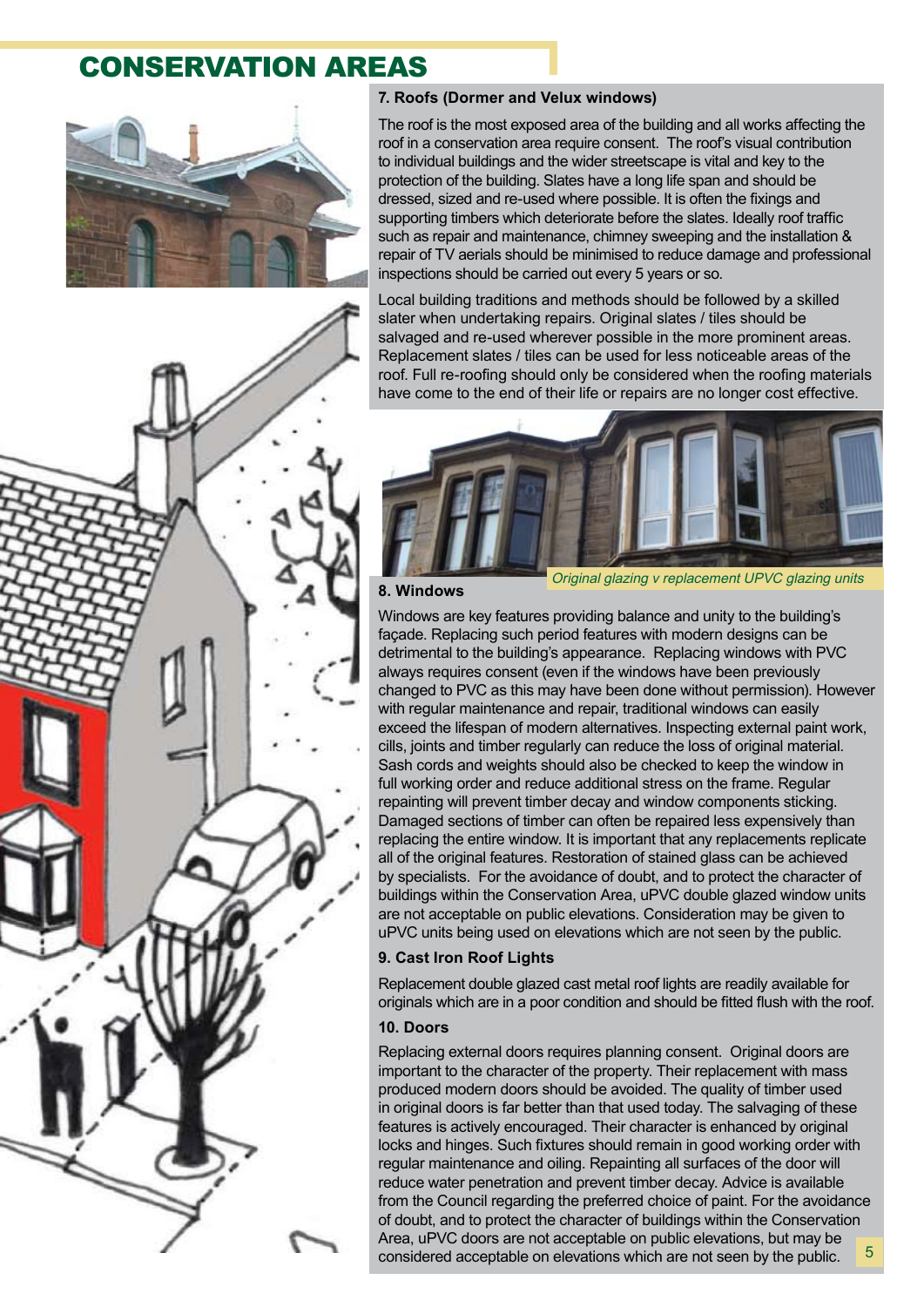### E. MAINTENANCE

### **1. Owner / Occupier's Role**

As an owner or occupier you will play an important role in protecting the character of the Conservation Area through regular maintenance and repair of your property. This contributes significantly to the special appearance and character of your area. Regular clearing of gutters, repair of leaky down pipes, re-pointing of stonework, painting of windows and the replacement of broken or missing slates all help keep the building wind and watertight and prevent decay.

2. Insensitive new developments and the removal of original features can harm the appearance of the area as much as crumbling masonry and overgrown gardens. This is why it is important that works such as painting of buildings, changes to windows and doors, the addition of extensions or conservatories, the demolition of outbuildings and boundary walls are done in a sensitive way. It is always a good idea to check with the Council for advice before starting any work to your property. This could prevent work needing to be removed or changed and save you time and money in the longer term. It is worth noting that as an owner you are legally responsible for any accidents caused by defects in a building.

### **3. Routine Maintenance**

A planned approach to routine maintenance incorporating regular inspections is the best way to protect and enhance your building. Inspections should cover the following four main categories:

- Roof coverings / structure
- Rainwater disposal system (guttering / down pipes)
- External walls / coverings
- External joinery / ironwork

### **4. Guidance**

Useful information and guidance on repair and maintenance is available to download free from www. historic-scotland.gov.uk (follow links from free publications to conservation, repair and maintenance) or by phoning 0131 668 8600. INFORM Guides cover important aspects of care maintenance and repair of various elements of traditional buildings, walls and fences. There are over 40 INFORM Guides on a wide range of topics. The most useful for property in Conservation Areas are:

- sash and case windows
- timber window shutters
- slate roofs
- roof lead work
- external timber doors
- masonry
- chimneys and flues
- cast iron rainwater goods
- domestic boundary walls
- iron gates and railings



*Repair and Maintenance is essential*

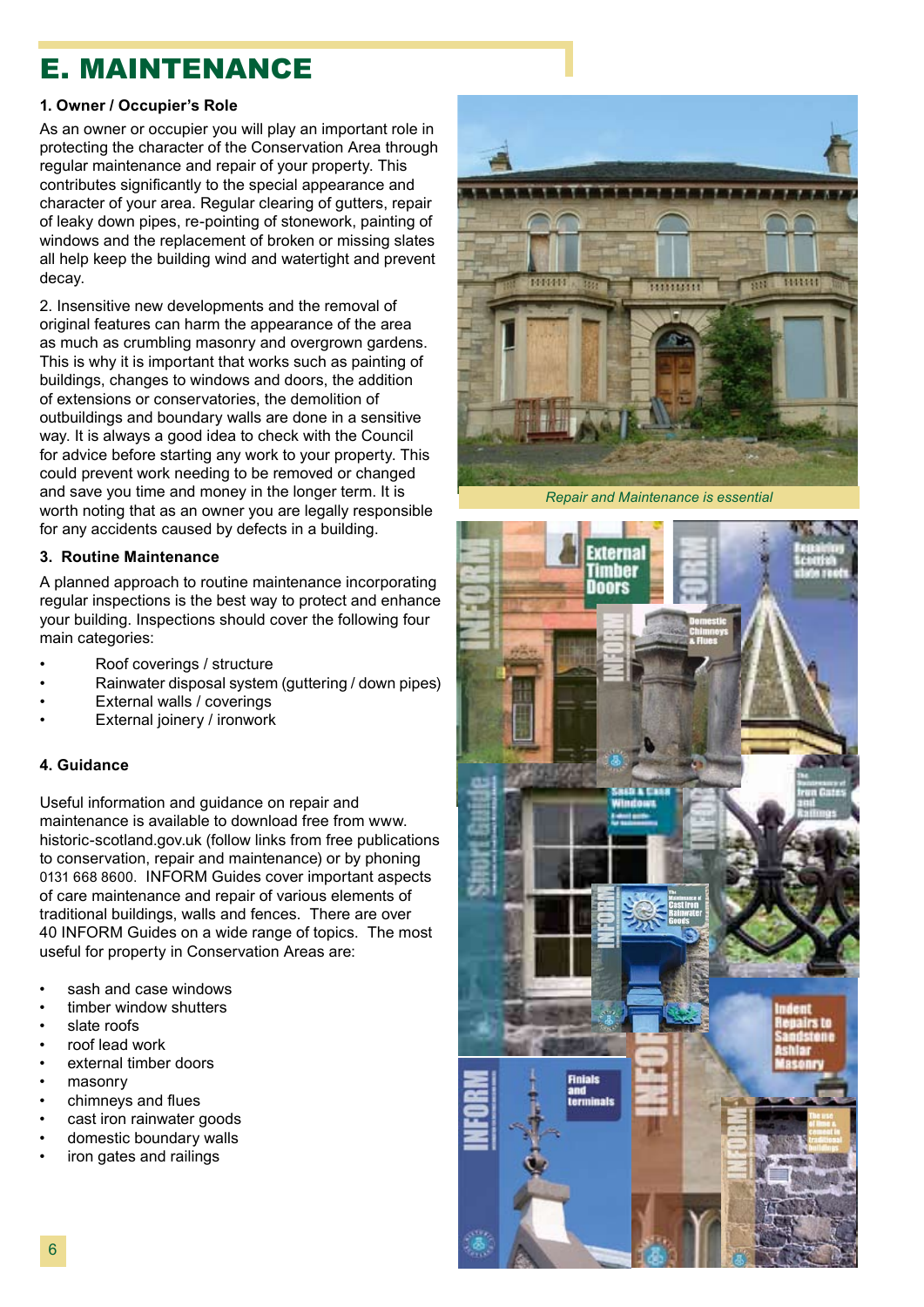# F. EXTERNAL MAINTENANCE SURVEY CHECKLIST

This checklist is useful for logging defects at 6 month or yearly intervals and following storms and bad weather. It covers the main areas of the property's exterior and ensures a consistent approach.

| <b>Property Address:</b> |                   |                 |                  |                       |  |  |
|--------------------------|-------------------|-----------------|------------------|-----------------------|--|--|
| Date:                    | $\Box$<br>General | 6 months $\Box$ | 12 months $\Box$ | After Storm $\square$ |  |  |
| Elevation                | North $\square$   | South $\square$ | East $\Box$      | West $\square$        |  |  |
|                          | <b>Defect</b>     | Priority        | <b>Comments</b>  |                       |  |  |
| <b>Roof</b>              |                   |                 |                  |                       |  |  |
| Roof Slates / Tiles      |                   |                 |                  |                       |  |  |
| Ridges                   |                   |                 |                  |                       |  |  |
| <b>Hips</b>              |                   |                 |                  |                       |  |  |
| Flashings                |                   |                 |                  |                       |  |  |
| <b>Skews</b>             |                   |                 |                  |                       |  |  |
| Junctions                |                   |                 |                  |                       |  |  |
| Other                    |                   |                 |                  |                       |  |  |
| <b>Rainwater Goods</b>   |                   |                 |                  |                       |  |  |
| Downpipes                |                   |                 |                  |                       |  |  |
| Gutters                  |                   |                 |                  |                       |  |  |
| Hopper heads             |                   |                 |                  |                       |  |  |
| Fixings                  |                   |                 |                  |                       |  |  |
| Other                    |                   |                 |                  |                       |  |  |
| <b>Chimney</b>           |                   |                 |                  |                       |  |  |
| <b>Stacks</b>            |                   |                 |                  |                       |  |  |
| Pots                     |                   |                 |                  |                       |  |  |
| Copes                    |                   |                 |                  |                       |  |  |
| Other                    |                   |                 |                  |                       |  |  |
| <b>Walls</b>             |                   |                 |                  |                       |  |  |
| Stonework                |                   |                 |                  |                       |  |  |
| <b>Brickwork</b>         |                   |                 |                  |                       |  |  |
| Harling / Render         |                   |                 |                  |                       |  |  |
| Pointing                 |                   |                 |                  |                       |  |  |
| Other                    |                   |                 |                  |                       |  |  |
| <b>Windows</b>           |                   |                 |                  |                       |  |  |
| Glazing                  |                   |                 |                  |                       |  |  |
| Cills                    |                   |                 |                  |                       |  |  |
| Joints                   |                   |                 |                  |                       |  |  |
| Paintwork                |                   |                 |                  |                       |  |  |
| Putty                    |                   |                 |                  |                       |  |  |
| Other                    |                   |                 |                  |                       |  |  |
| <b>Doors</b>             |                   |                 |                  |                       |  |  |
| Glazing                  |                   |                 |                  |                       |  |  |
| Joints                   |                   |                 |                  |                       |  |  |
| Paintwork                |                   |                 |                  |                       |  |  |
| Hinges                   |                   |                 |                  |                       |  |  |
| Door Furniture           |                   |                 |                  |                       |  |  |
| Other                    |                   |                 |                  |                       |  |  |